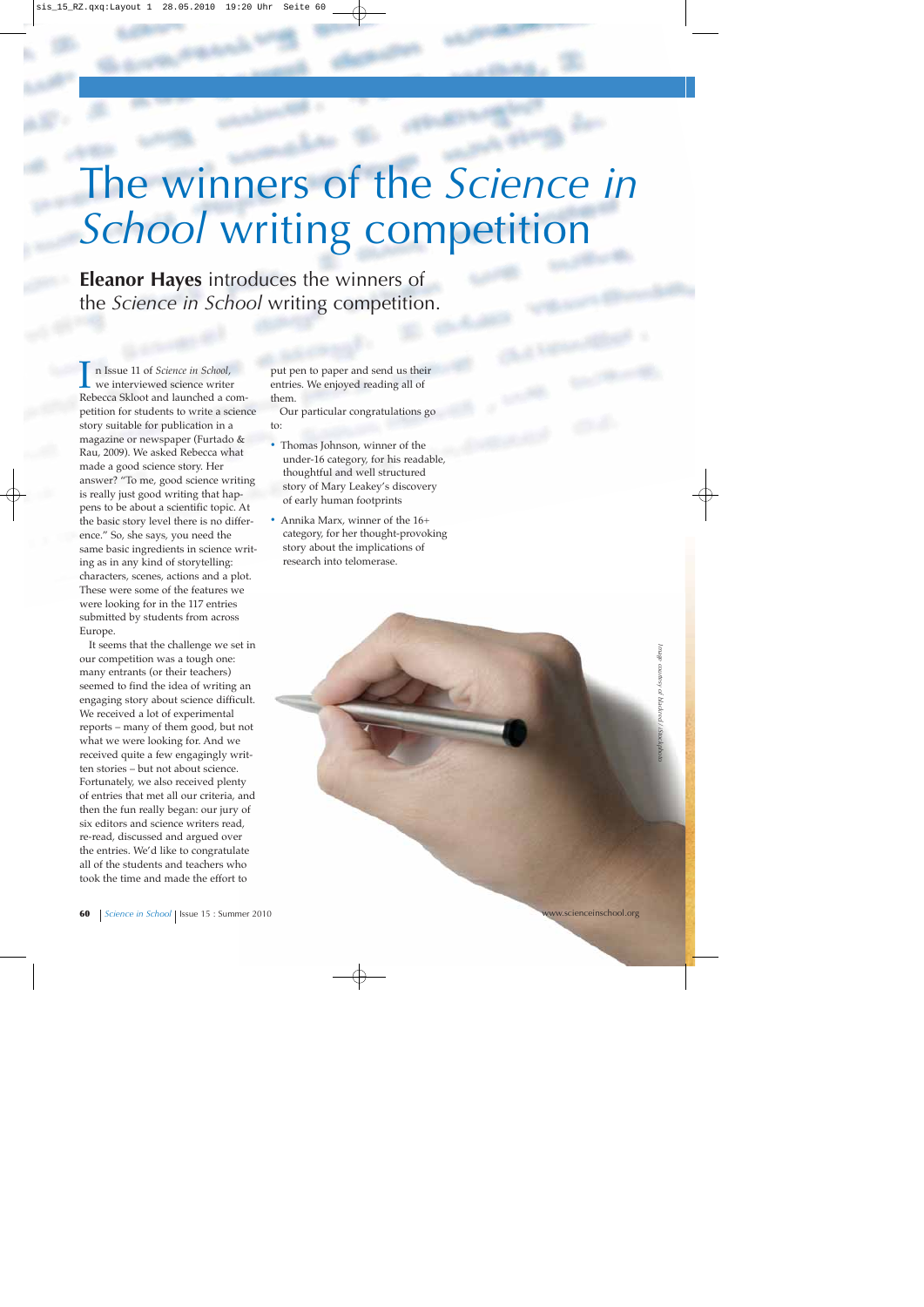*Image courtesy of Alan Mair*

## One day in Africa in 1978

By **Thomas Johnson**, aged 13, Trinity Catholic High School, Woodford Green, UK

Thomas Johnson

It was dry, and the afternoon heat bore heavily down on the plains below. It was a moment of fun, and the laughter rang out across the camp. A man ducked as another tossed the dried-up lump of elephant dung at him, then he stumbled, landing awkwardly on the hard, grey earth. Another figure, smaller and possibly female, bent double with laughter and moved towards him, sinking helplessly down to the ground. The country was Africa, and the people were scientists. The woman was Mary Leakey, a famous anthropologist, and beneath them, as they were just about to find out, were the first-ever known footsteps of man.

Let us leave them on the verge of this great discovery and find out a bit more about Mary Leakey and the part she has played in telling us about our past.

#### About Mary Leakey

Mary Leakey was born a long time ago, in 1913, in England. Her father was an artist, and the family lived in many different countries, including France and Italy. When she was a child, Mary's father took her to see the bone tools and beautiful pre-historic cave paintings that had recently been discovered in southern France. Mary was excited by what she saw, and it made her think deeply about

the people who had made and used the tools and created the paintings. Mary was inspired, and she talked about the joy of collecting and unearthing objects of beauty and interest. Together with her husband Louis, she began a journey of discovery, driven by her determination and curiosity to find out more about how we, the human race, came to be. She described what she did quite simply: "I dug things up. I was curious. And then I liked to draw what I found."

She wanted to discover more about our beginnings, how we used to look and live and how we have evolved to look as we do now. She saw the past as a jigsaw: as each piece is found and added, it slowly builds up a clearer and more complete picture. Mary herself found some very important pieces of the jigsaw, as we shall see.

#### About me

We all know that we are human beings and part of the human race. We are an intelligent species, and we have spread all over the world, changing it in many ways. We have invented new technology, explored space and can cure many illnesses. Maybe we have come to see ourselves as different and separate from the nat-

ural world, but perhaps we are not that different after all. By beginning to understand who we are and where we have come from, we might start to see our relationship with other life on our planet.

We already know that we are descended from our parents, our grandparents, our great-grandparents, our great-great-grandparents and so on. These are our ancestors. If we could rewind time over millions of years, like a videotape, we would see a fascinating pictorial history emerge of how we have evolved. The further back we go, the more ape-like in appearance we become. All the evidence we have today suggests that far back in our remote and distant past, we shared a common ancestor with the ape family.

### Back to the footprints

Mary and her team noticed some strange markings in the ground beneath them. They began to dig, and found indentations that had set hard in the volcanic ash. Further excavations showed a clear footprint, the first of many in a trail of prints disap-

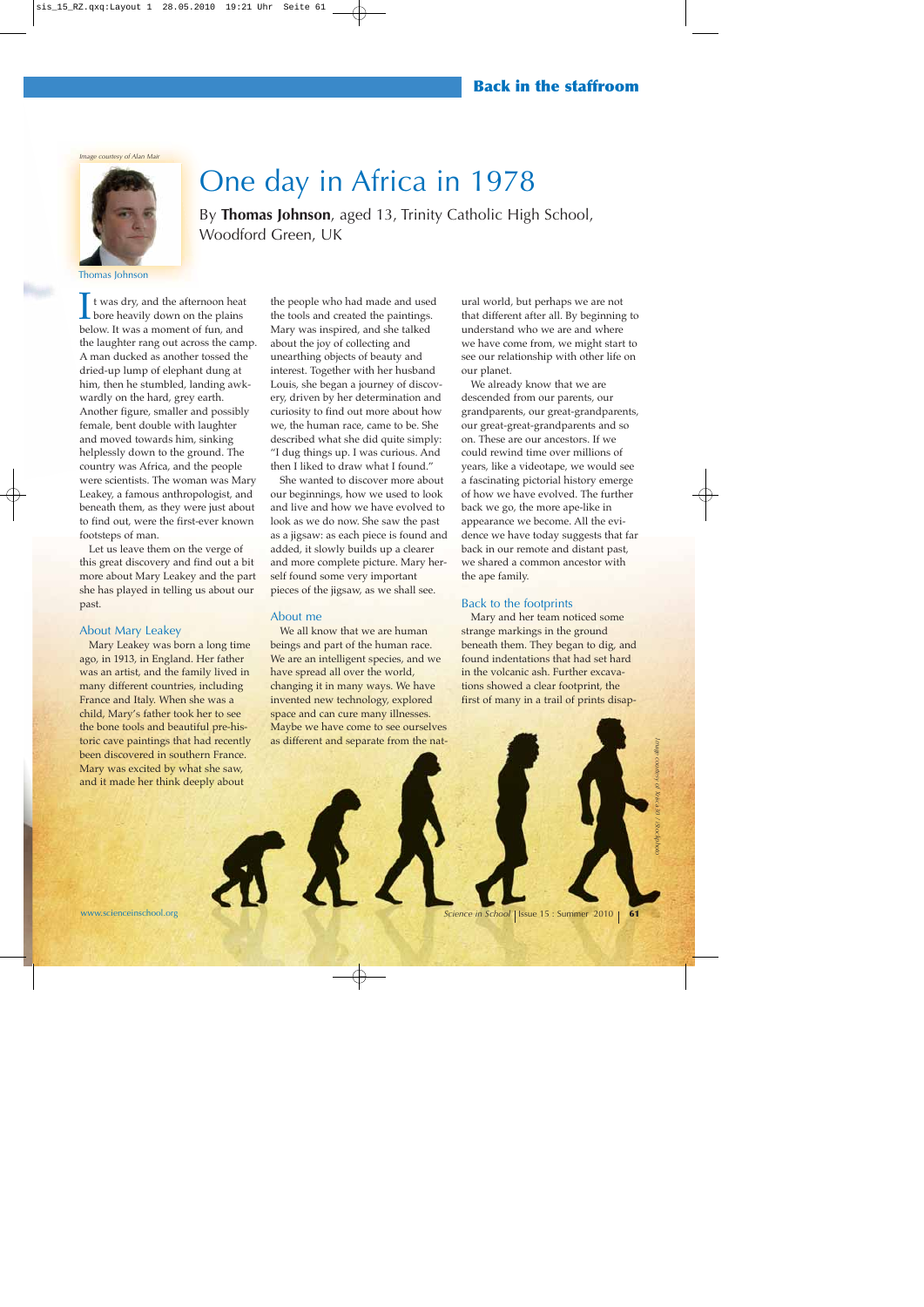

Three dimensional scans of experimental footprints and a Laetoli footprint. A) Contour map and side view of modern human footprint walking with a normal, extended limb gait. B) Contour map and side view of modern human footprint walking with a BKBH gait (bent knee, bent hip). C) Contour map and side view of Laetoli footprint. Note the difference in heel and toe depths between modern humans walking with extended and BKBH gaits. Laetoli has similar toe relative to heel depths as the modern human extended limb print

*Image courtesy of Raichlen DA, Gordon AD, Harcourt-Smith WEH, Foster AD and Haas WR; image source: Wikimedia Commons*

I have always been interested in palaeontology and human evolution, so when the opportunity to write this essay arose, that was the first subject I thought of. I chose to write about Mary Leakey because I believe she should be better known for the contribution she made to what we know about our origins.

pearing off across the plains. The prints showed that three people, one larger, one smaller, and one quite tiny had walked together that way over 3 million years ago. Was it a father, mother and child? Every now and then the tiny prints are superimposed on the others. At one point along the way, the medium-sized figure paused and turned to her left. Were they escaping from danger? Had she heard an animal, or maybe even the rumbling of the volcano nearby? We don't know. We can only guess. This family may have looked very different to how we do today, but that moment of doubt, hesitation and checking for danger is something that, three million years later, we can still understand and share.

One thing is clear from this discovery, and that is that we know that three million years ago, man was walking on two legs and not four. This is much earlier than scientists had previously thought.

Mary Leakey has been able to find us some of the most important information about our past, and help us understand how we came to be. She has also shown us how important Africa is in understanding our origins. Many people now believe that Ethiopia (in Africa) is the birthplace of humans. As a woman, it was difficult for Mary to be fully appreciated and accepted as a scientist, and she received very little credit for what she did. She worked quietly and skilfully, often in the shadow of her husband, yet her biggest discovery, that of the footprints in Laetoli, was made after he died. Her enormous contributions to our understanding of how our human race has evolved are still being measured.



Replica *Paranthropus boisei* skull. The skull was discovered by Mary Leakey in the Olduvai Gorge, Tanzania, in 1959 and is 1.75 million years old. The jaw was discovered by Kamoya Kimeu in 1964 and is 1.5 million years old. Displayed at the Museum of Man, San Diego, California, USA

**62** *Science in School* Issue 15 : Summer 2010 www.scienceinschool.org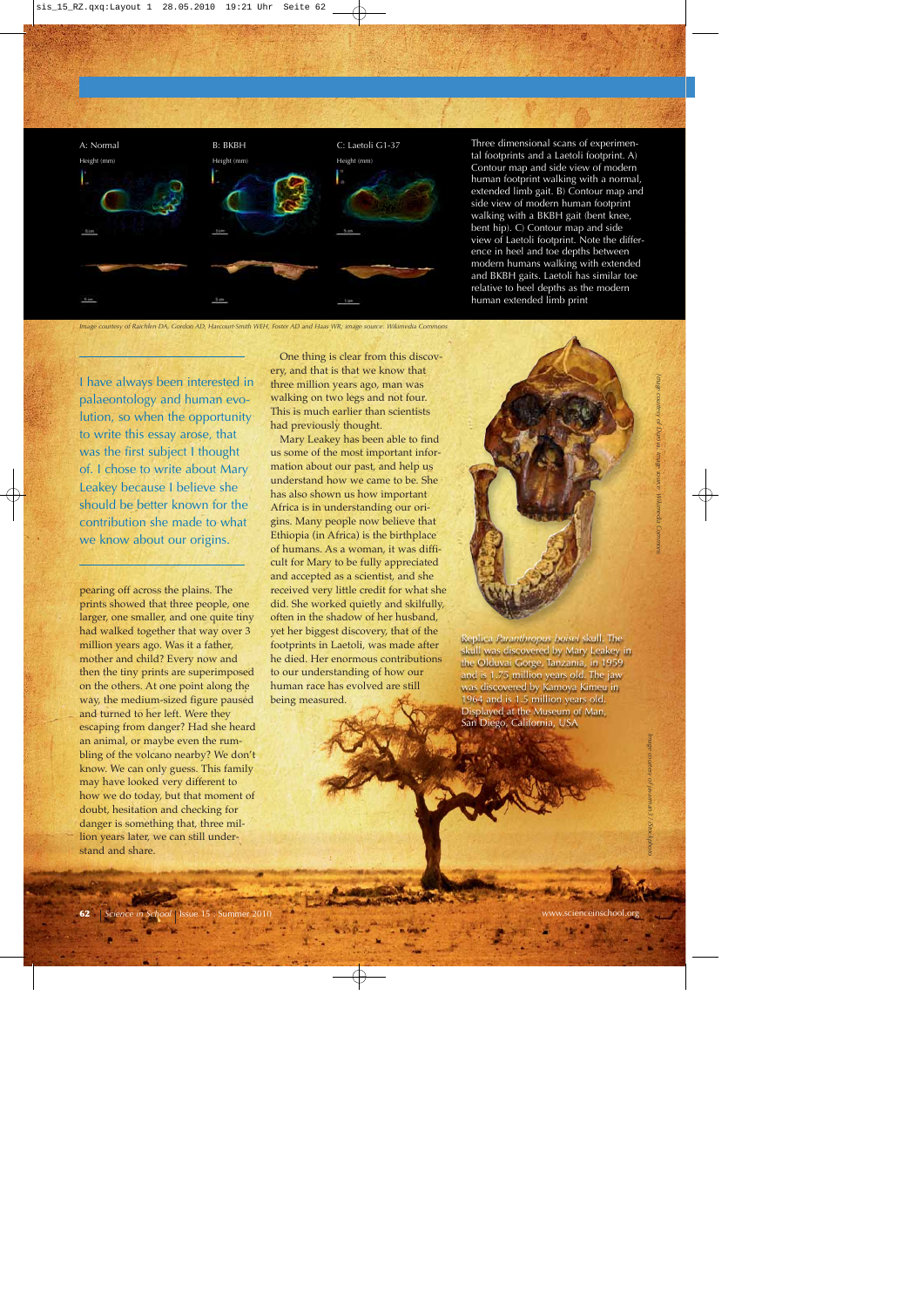*Image courtesy of Mathias Schaeben*



Eternity…?!

By **Annika Marx**, aged 17, Werner-Heisenberg-Gymnasium, Leverkusen, Germany

Annika Marx

I John?" shouted Martha as she went upstairs to my office. The staircase shook with each footstep. I put my head in my hands and sighed. I was working at my iMac, but she didn't care.

"Yes, Martha, darling, what happened?" My voice was friendly and patient, as always. It is the best way to get through this every time.

Always complaining and never satisfied. Like the woman in the tale of the man who caught a fish that granted him three wishes. At the end they were sitting in the same old hut as before, just because the woman couldn't moderate her avarice.

"The freezer is broken again... Can't you just come for a minute and fix it? I need my frozen strawberries to stay frozen. I wanted to make this delicious dessert for Chris and Liz when they come with Jack and Toby. Jill will also come and bring lil' Sarah, too. You shouldn't spend your Thanksgiving up here in this dark room. Come downstairs and celebrate with your family!"

"No, thanks. It's every year the same. I'm fed up with it, believe me. And the freezer is from 2050... you can throw it away, I don't think that I can fix it once again. You'll have to freeze your strawberries somewhere else."

"You would expect that they could preserve strawberries now, with all that new technology, but not at all. What do these AOLs [i.e. ameliorants of life] get paid for?!"

"Please hon, be quiet, you don't know what you are talking about. Go to our neighbours and ask if you can store your strawberries in their freezer, okay?" Whew, now she's going away... at last. As I said, always complaining.

To tell the truth, science has come a long way in the past few decades. Cancer therapy was invented, and now people are able to live hundreds of years, just because of one small enzyme, telomerase. People see their grandchildren raise their kids and them raise their kids and so on. Every family celebration costs thousands of dollars now. And who has to pay for it?! The oldest male member of the family. Me!

After 137 years of work in the same business, doing the same things as always, it gets terribly boring. I'm one of hundreds of scientists who work for the 'Ameliorants of Life' – the people who tried to be superior to God. We are selected researchers from many different countries, brought together to realise the new ideas of the AOLs, while they sell our products. We get the work, they get the glory and the money.

It was very interesting at the beginning to explore the cells and telomerase to find new, better ways to make cells immortal, but after a while it seemed senseless. The discovery was made in 2009\* – real cutting-edge science, 'leading to a new world without death', to eternal life and stuff. Elizabeth Blackburn, Carol Greider and Jack Szostak discovered how chromosomes are protected against degradation during cell division. They found out that the telomeres,